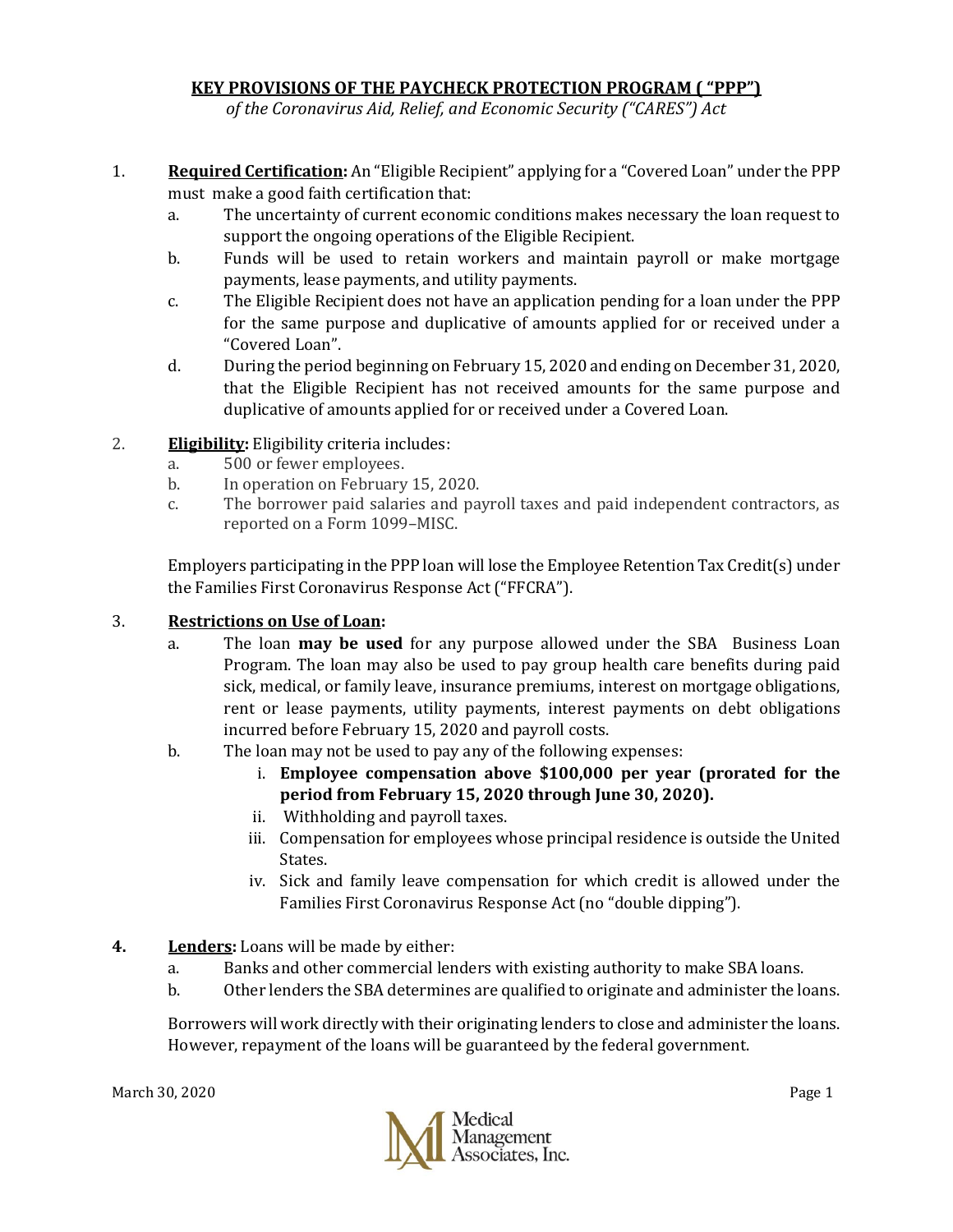## **KEY PROVISIONS OF THE PAYCHECK PROTECTION PROGRAM ( "PPP")**

*of the Coronavirus Aid, Relief, and Economic Security ("CARES") Act*

- 5. **Applications:** The application process ends on June 30, 2020.
- **6. Maximum Loan Amount:** The lesser of \$10 million or the borrower's average total monthly "payroll costs" for the one-year period ending on the date the loan is made multiplied by 2.5, plus any refinanced SBA economic injury disaster loan obtained after January 31, 2020**. Any compensation paid to an employee or independent contractor in excess of an annualized amount of \$100,000 is excluded.**
- **7. Deferral:** Lenders must allow borrowers to defer payment of both principal and interest for a period of no less than six months and no greater than one year.
- **8. Interest:** The interest rate on the loan is capped at 4 percent.
- **9. Pre-Payment Penalty:** There are no pre-payment penalties for the loan.
- **10. Personal Guarantees:** Personal guarantees are not required or allowed.
- **11. Collateral:** No collateral is required or allowed.
- **12. Loan Forgiveness:** A borrower **may apply for forgiveness** of a portion of its loan subject to a number of conditions:
	- a. The maximum eligible forgiven amount is equal to the cumulative amount of payroll costs, rent, utility payments and interest paid on mortgages on real or personal property paid during the eight-week period following origination of the loan.
	- b. The costs may include "arrearages" from prior periods.
	- c. The forgiven amount is not included in the borrower's federal taxable income.
	- d. The amount forgiven cannot exceed the principal balance of the loan.
	- e. The forgiven amount is reduced by multiplying the amount forgiven by a fraction; the numerator is the average number of full-time equivalent employees per month during the eight-week period following origination of the loan and the denominator is, at the election of the borrower, one of the two following values:
		- i. the average number of full-time equivalent employees per month between February 15, 2019 and June 30, 2019; or
		- ii. the average number of full-time equivalent employees per month between January 1, 2020 and February 29, 2020.
	- f. Note that:
		- i. Employees terminated between February 15, 2020, and 30 days after passage of the CARES Act, but rehired by June 30, 2020, qualify in the numerator so long as they're fully paid as if they weren't terminated.